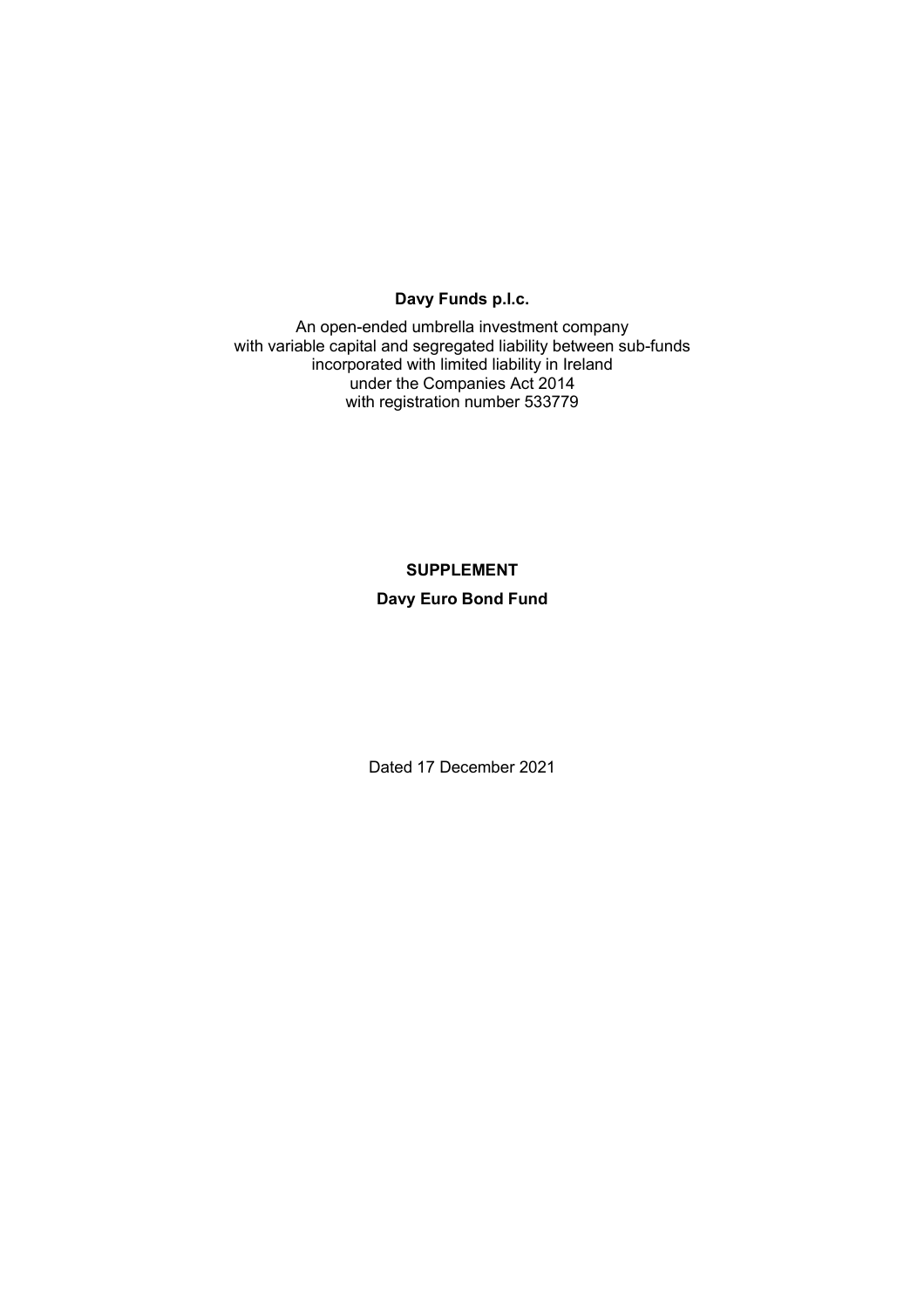# **1 IMPORTANT INFORMATION**  \_\_\_\_\_\_\_\_\_\_\_\_\_\_\_\_\_\_\_\_\_\_\_\_\_\_\_\_\_\_\_\_\_\_\_\_\_\_\_\_\_\_\_\_\_\_\_\_\_\_\_\_\_\_\_\_\_\_\_\_\_\_\_\_\_\_\_\_\_\_\_\_\_\_\_\_\_

\_\_\_\_\_\_\_\_\_\_\_\_\_\_\_\_\_\_\_\_\_\_\_\_\_\_\_\_\_\_\_\_\_\_\_\_\_\_\_\_\_\_\_\_\_\_\_\_\_\_\_\_\_\_\_\_\_\_\_\_\_\_\_\_\_\_\_\_\_\_\_\_\_\_\_\_\_

**The Directors (whose names appear under the heading "Management of the Company – Directors" in the Prospectus), accept responsibility for the information contained in this Supplement and the Prospectus. To the best of the knowledge and belief of the Directors (who have taken all reasonable care to ensure that such is the case) the information contained in this Supplement and in the Prospectus is in accordance with the facts and does not omit anything likely to affect the import of such information. The Directors accept responsibility accordingly.** 

**Shareholders should note that fees and expenses of the Fund may be charged to the capital of the Fund where insufficient income has been generated by the Fund to cover the fees and expenses. Thus on repurchase of holdings shareholders may not receive back the full amount invested and this will have the effect of lowering the capital value of the shareholders investment. In any such cases, there is a greater risk that capital may be eroded and distribution will be achieved/fees will be paid in a manner that foregoes the potential for future capital growth of your investment. This cycle may continue until all capital is depleted.** 

#### **Investors should note however that distributions made during the life of the Fund are a form of capital reimbursement.**

This Supplement contains information relating specifically to Davy Euro Bond Fund (the "**Fund**"), a Fund of Davy Funds p.l.c. (the "**Company**"), an open-ended umbrella fund with segregated liability between sub-funds authorised by the Central Bank as a UCITS pursuant to the Regulations.

**This Supplement forms part of and should be read in the context of and in conjunction with the Prospectus for the Company dated 17 December 2021 (the "Prospectus").** 

**As the price of securities in each Fund may fall as well as rise, the Company shall not be a suitable investment for an investor who cannot sustain a loss on their investment.** 

**The Fund is suitable for investors who are prepared to accept a high level of volatility.**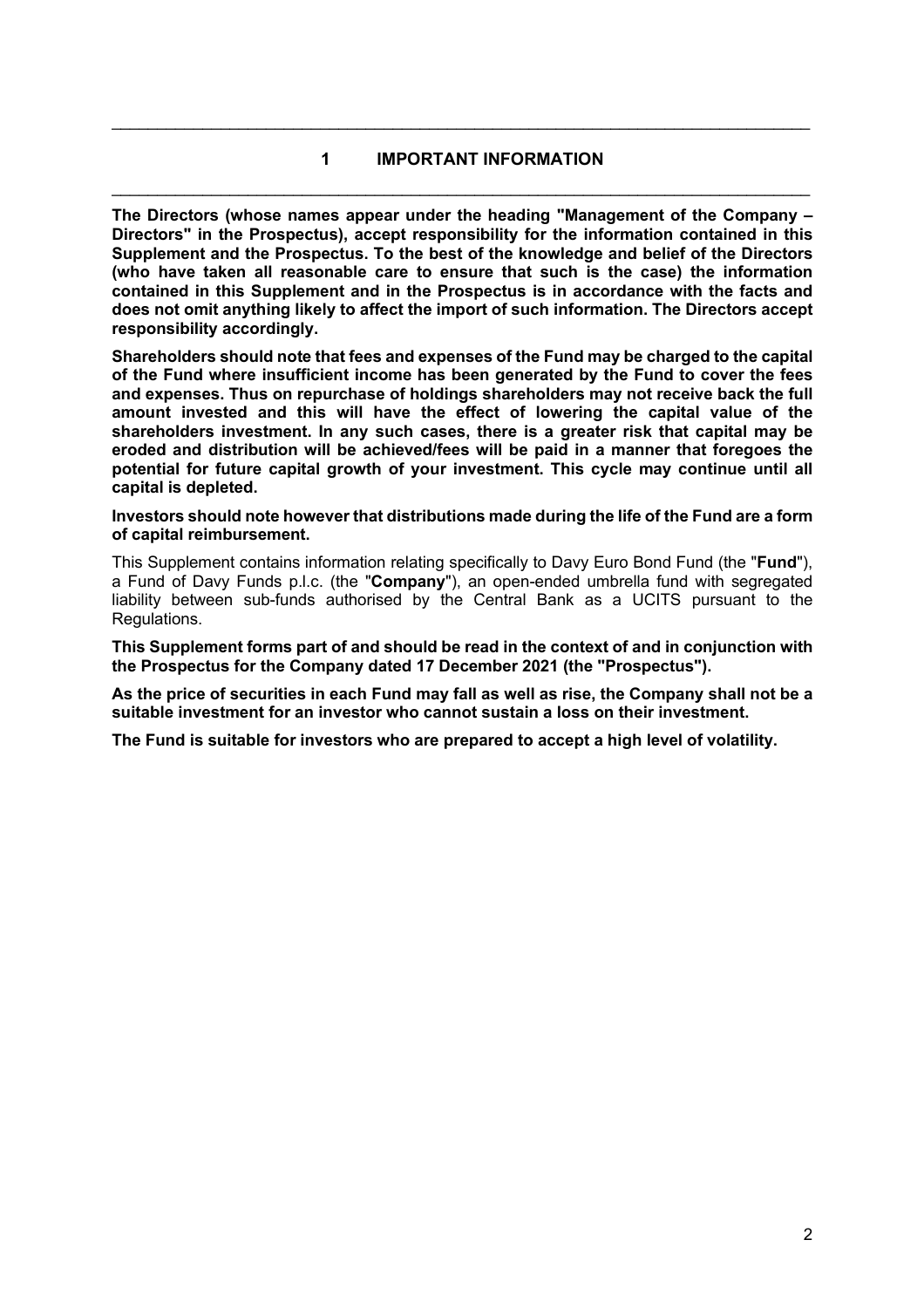### **2 DEFINITIONS**

\_\_\_\_\_\_\_\_\_\_\_\_\_\_\_\_\_\_\_\_\_\_\_\_\_\_\_\_\_\_\_\_\_\_\_\_\_\_\_\_\_\_\_\_\_\_\_\_\_\_\_\_\_\_\_\_\_\_\_\_\_\_\_\_\_\_\_\_\_\_\_\_\_\_\_\_\_

 $\mathcal{L}_\mathcal{L} = \mathcal{L}_\mathcal{L} = \mathcal{L}_\mathcal{L} = \mathcal{L}_\mathcal{L} = \mathcal{L}_\mathcal{L} = \mathcal{L}_\mathcal{L} = \mathcal{L}_\mathcal{L} = \mathcal{L}_\mathcal{L} = \mathcal{L}_\mathcal{L} = \mathcal{L}_\mathcal{L} = \mathcal{L}_\mathcal{L} = \mathcal{L}_\mathcal{L} = \mathcal{L}_\mathcal{L} = \mathcal{L}_\mathcal{L} = \mathcal{L}_\mathcal{L} = \mathcal{L}_\mathcal{L} = \mathcal{L}_\mathcal{L}$ 

#### **Base Currency** means Euro;

**Business Day** means any day (other than a Saturday, Sunday or public holiday) on which commercial banks are open for business in Dublin and/or such other day or days as may be determined by the Directors from time to time and as notified to Shareholders in advance;

**Credit Union Regulations** means the Credit Union Act 1997 (Regulatory Requirements) Regulations 2016 (S.I. No. 1 of 2016) as amended by the Credit Union Act 1997 (Regulatory Requirements) (Amendment) Regulations 2018 (S.I. No. 32 of 2018) and the Credit Union Act 1997 (Regulatory Requirements) (Amendment) Regulations 2019 (S.I. No. 642 of 2019) and as may be further amended from time to time;

**Dealing Day** means every Tuesday, provided that it is a Business Day, and/or such other day or days as the Directors may in their absolute discretion determine and notify in advance to Shareholders provided that there shall be at least two Dealing Days in each Month (with at least one Dealing Day per two week period);

**Dealing Deadline** in respect of subscriptions and repurchases, means 4.00p.m. (Irish time) on the Business Day immediately preceding the relevant Dealing Day, or such other time for the relevant Dealing Day as may be determined by Directors and notified in advance to Shareholders provided always that the Dealing Deadline is no later than the Valuation Point;

**EBITA** means earnings before interest, taxes and amortization;

**EBITDA** means earnings before interest, taxes, depreciation and amortization;

**Investment Grade** means any investment with a rating of at least Baa3 from Moody's, BBB- from Standard & Poor's, BBB- from Fitch, BBB LOW from DBRS or higher;

**Investment Manager** means Davy Global Fund Management Limited;

**Irish and EEA State Securities** means Transferable Securities, specifically bonds, issued by the Irish State and other EEA States and traded on a regulated market;

**Manager** means Davy Global Fund Management Limited or such other person as may be designated, in accordance with the Central Bank Rules, as the Company's fund management company;

**Settlement Date** in respect of subscriptions and repurchase respectively, shall have the meaning outlined in the section entitled "**Key Information for Buying and Selling Shares**" below;

**Supranational Bonds** means bonds issued by Supranational Issuers;

**Supranational Issuers** means entities formed by two or more central governments with the purpose of promoting economic development for the member countries including but not limited to the European Investment Bank and the European Bank for Reconstruction and Development;

**Taxonomy Regulation** means Regulation (EU) 2020/852 of the European Parliament and of the Council of 18 June 2020 on the establishment of a framework to facilitate sustainable investment, and amending Regulation (EU) 2019/2088, as may be amended;

**Valuation Point** means the close of business in the relevant market where assets are listed or traded on the first Business Day immediately preceding the relevant Dealing Day by reference to which the Net Asset Value per Share of the Fund is determined provided such point will in no case precede the close of business in the relevant market that closes first on the relevant Business Day.

All other defined terms used in this Supplement shall have the same meaning as in the Prospectus.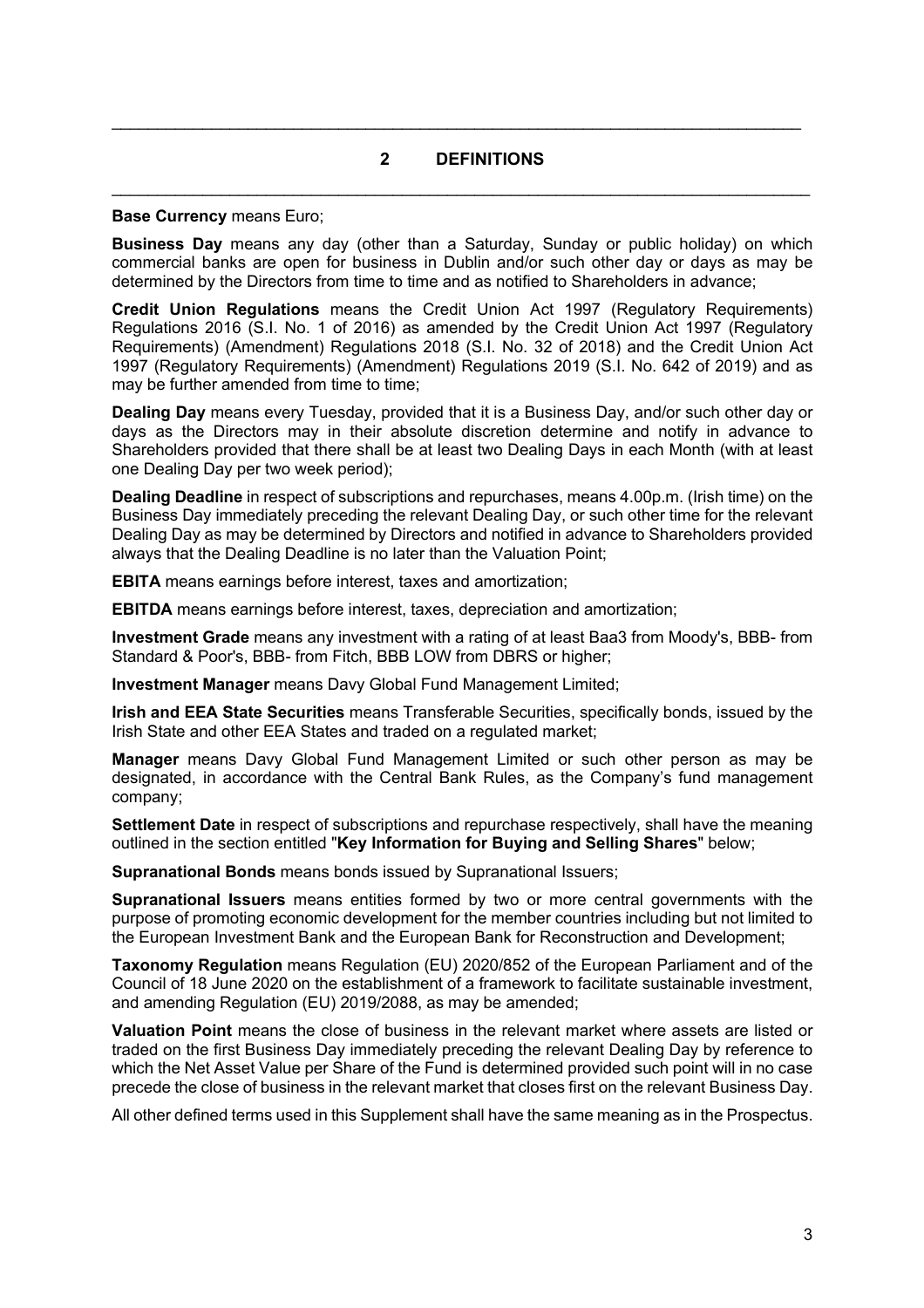# **3 INFORMATION ON THE FUND**  \_\_\_\_\_\_\_\_\_\_\_\_\_\_\_\_\_\_\_\_\_\_\_\_\_\_\_\_\_\_\_\_\_\_\_\_\_\_\_\_\_\_\_\_\_\_\_\_\_\_\_\_\_\_\_\_\_\_\_\_\_\_\_\_\_\_\_\_\_\_\_\_\_\_\_\_\_

\_\_\_\_\_\_\_\_\_\_\_\_\_\_\_\_\_\_\_\_\_\_\_\_\_\_\_\_\_\_\_\_\_\_\_\_\_\_\_\_\_\_\_\_\_\_\_\_\_\_\_\_\_\_\_\_\_\_\_\_\_\_\_\_\_\_\_\_\_\_\_\_\_\_\_\_\_

### 3.1 **Investment Objective, Investment Policies and Investment Strategy**

### (a) **Investment Objective:**

The investment objective of the Fund is to provide investors with returns in excess of cash deposit rates (being overnight or short-term fixed deposit rates that are typically available at Irish Relevant Institutions) over a five to seven year investment horizon.

There can be no assurance that the Fund will achieve its investment objective.

### (b) **Investment Policies:**

The Fund intends to achieve its investment objective by investing in euro denominated fixed income securities with a maximum maturity of 10 years.

The Fund will only invest in corporate bonds, senior bank bonds, Irish and EEA State Securities, Supranational Bonds and cash accounts in Relevant Institutions. The bonds may be fixed or floating rate. All investments of the Fund shall be euro denominated.

The Fund will only invest in Irish and EEA State Securities, Supranational Bonds or corporate bonds where, at the time of purchase, at least one recognised rating agency has assigned to each such instrument a credit rating of Investment Grade or higher. If one of these instruments falls below Investment Grade with all recognised rating agencies then the Investment Manager shall dispose of it as soon as practicable, in the best interest of the investors.

The Fund is permitted to invest in senior bank bonds regardless of their credit rating but will not invest in subordinated bank debt.

### (c) **Investment Strategy**

The Investment Manager will seek to achieve the Fund's investment objective using a process which analyses macroeconomic conditions to assess events and trends that might affect the overall level of interest rates and will analyse particular sectors and issuers. This analysis helps to determine the appropriate tactical and strategic positions for the Fund in specific geographies, sectors and credit ratings.

The process could generally be described as having four stages:

Stage 1: Given that bond yields are intrinsically linked to economic growth and inflation, mainly through the impact on credit quality and the path of interest rates, the Investment Manager believes that robust macro research is crucial. This involves analysing high level, "big picture" events and trends that might affect the general bond market or particular sectors or issuers. This helps to determine the overall strategy of the Fund, such as the level of interest rate and credit risk which is appropriate for the Fund at a particular point in time and potentially where investments should be positioned in specific countries, sectors and maturities.

Current examples of events and trends that have affected the interest rate environment in recent times include: (i) aging populations: aging populations lead to increased savings, which in turn pushes yields lower through more demand for fixed income; (ii) increased regulation of financial entities which consequentially required financial entities to de-risk and hold higher quality bonds pushing the yield on higher quality bonds lower; (iii) secular stagnation: following the global financial crisis, growth and inflation rates did not achieve levels as high as previous cycles and, as a result, there was less of a requirement for higher interest rates from central banks to prevent overheating; (iv) the trade war between the US and China which pushed yields lower given it risked a global recession; and (v) the recent COVID-19 pandemic which has led to a fall in "risk free" government bond yields given the increased risk of a global recession.

Stage 2: The Investment Manager uses screening tools to narrow the investible universe. The first screen intends to remove bonds which do not meet the Fund's investment criteria such as: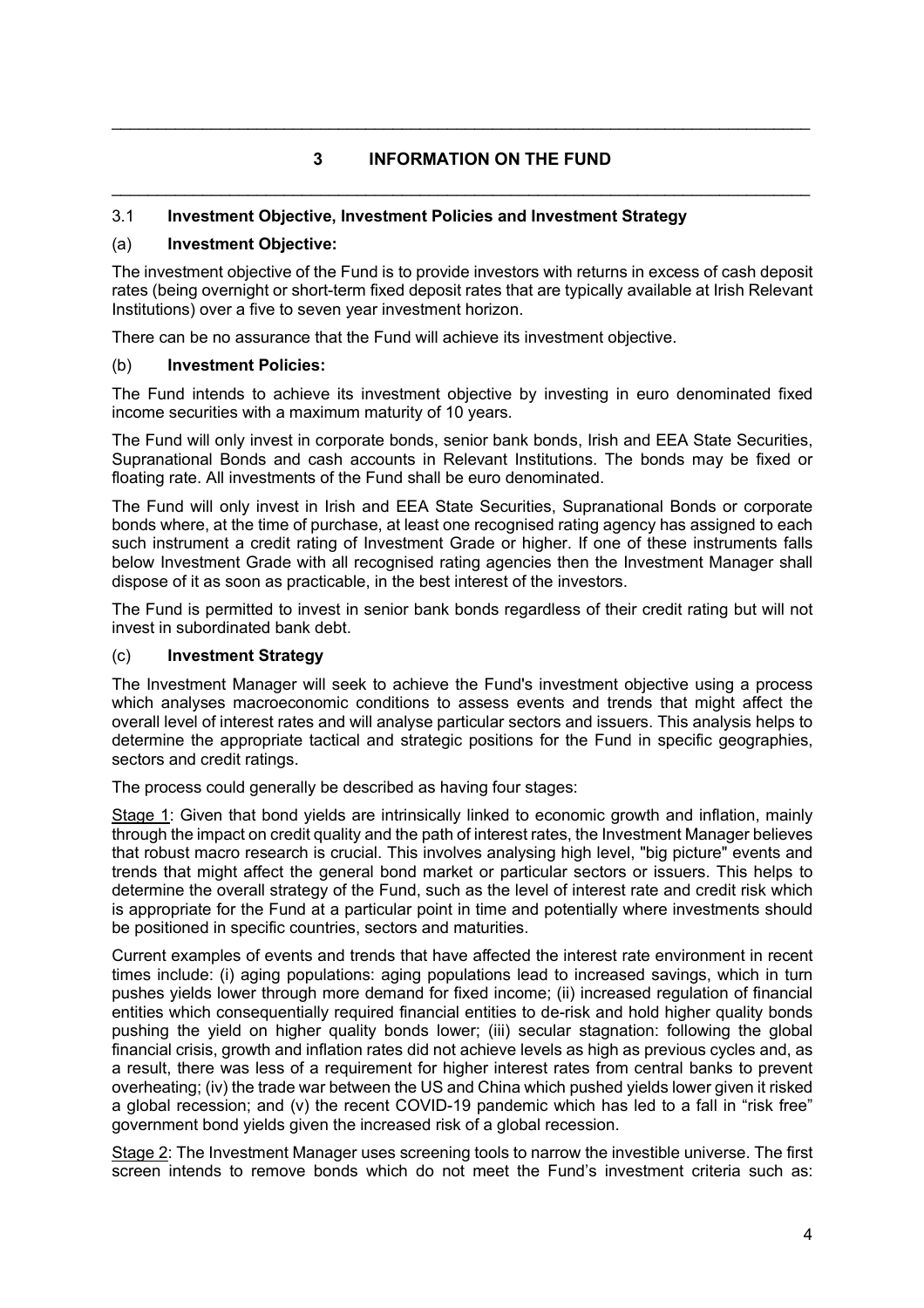permitted investments, maturities and credit ratings. In addition, the Investment Manager may screen out bonds that are not consistent with the "top down" view established in Stage 1, or bonds which they believe do not have sufficient secondary market liquidity.

Within the corporate and bank bond universe the Investment Manager will analyse issuers within the following Bloomberg Industry Classification Systems (BICS) Level 1 sectors: Communication Services, Consumer Discretionary, Consumer Staples, Energy, Financials, Health Care, Industrials, Materials, Technology and Utilities. The Investment Manager will not focus on any one sector in particular.

A valuation overlay is then applied and the most attractive bonds are selected (an opportunity set) for further analysis. The Investment Manager has built its own proprietary tools to provide a valuation overlay to the search results and find the most attractive bonds/issuers to further analyse. Furthermore, the Investment Manager has proprietary tools to help with its credit analysis; it will input an issuer's ticker into the proprietary tool which will produce the issuer's key ratios versus its peers, examples of such key ratios include but are not limited to the following; EBITA to average assets, net debt to EBITDA, interest coverage ratio and retained cashflow. Such a tool is very valuable as it allows the Investment Manager to determine an issuer's strengths and weaknesses.

Stage 3: All bonds in the opportunity set selected are subject to fundamental credit analysis. For example, in the case of a corporate bond this would involve gaining a deeper understanding of the company and its credit strengths and weaknesses. Fundamental credit analysis is performed by analysing key credit metrics across important areas such as; profitability and cash flow, leverage/indebtedness, coverage (i.e. does a company have adequate financial resources to meet its interest obligations) and liquidity (e.g. assessing the company's ability to access funds to satisfy their short-term obligations).

Stage 4: Applying stages 1 to 3 above in the process produces potential investment opportunities for the Fund which are consistent with the Fund's objective and investment policy. While a bond may look attractive in its own right, the bond also needs to make sense at the portfolio level. This may include an assessment of the bond's prospective contribution to the overall portfolio risk and return of the Fund and a check to ensure it would not breach any of the Fund's investment restrictions. Upon considering all of these aspects, a final decision is then made on whether the bond should be invested in.

Bonds which are chosen for investment by the Fund are regularly re-assessed using the above process to ensure that they continue to be consistent with the Fund's objective and investment policies.

The Fund is actively managed, meaning the Investment Manager actively selects and invests in the securities in which the Fund invests with the aim of meeting the investment objective of the Fund and it is not managed with reference to a benchmark.

For the purposes of the Taxonomy Regulation, the investments underlying the Fund do not take into account the EU criteria for environmentally sustainable economic activities (the "**Taxonomyalignment criteria**"). This means that the Taxonomy-alignment criteria are not taken into account when making investment decisions in respect of the Fund.

### 3.2 **Use of Derivatives**

The Fund will not use FDI.

### 3.3 **Borrowing and Leverage**

The Company may only borrow on a temporary basis for the account of the Fund and the aggregate amount of such borrowings may not exceed 10% of the Net Asset Value of the Fund. In accordance with the provisions of the Regulations, the Company may charge the assets of the Fund as security for borrowings of the Fund.

The Fund will not use leverage.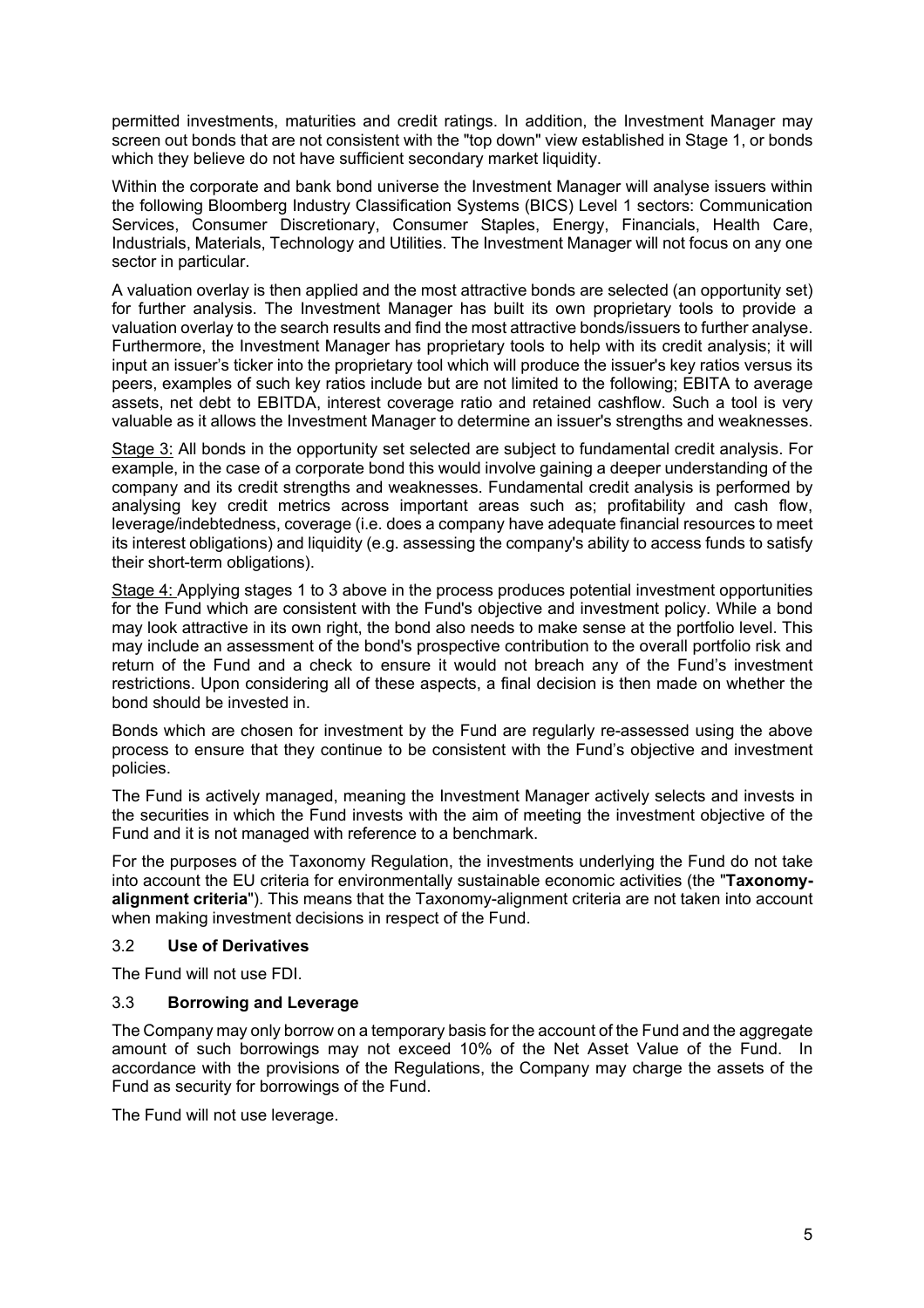### 3.4 **Investment Restrictions**

Investors must note that the Company and the Fund adhere to the restrictions and requirements set out under the Regulations, as may be amended from time to time. These are set out in Appendix I to the Prospectus.

It is intended that the Fund will be managed in accordance with the specific requirements for collective investment schemes as a class of investments into which a credit union may invest, as set out in Part 5 of the Credit Union Regulations.

### 3.5 **Profile of a Typical Investor**

A typical investor will be seeking to achieve a return on their investment in the medium to long term.

### 3.6 **Risk Factors**

Investors should read and consider the sections of the Prospectus entitled "**RISK FACTORS**" and "**SFDR-related Disclosures (a) Sustainability Risk**" before investing in the Fund. However, not all of the risks disclosed in the **RISK FACTORS** section of the Prospectus will be material to an investment in this particular Fund.

In addition to the above referenced risks, investors should also consider the particular implications of the following risks that are relevant to an investment in the Fund.

Fees and expenses of the Fund may be charged to the capital of the Fund where insufficient income has been generated by the Fund to cover the fees and expenses. Thus, on repurchase of holdings shareholders may not receive back the full amount invested and this will have the effect of lowering the capital value of their investment. There is a greater risk therefore that capital may be eroded and "income" will be achieved by foregoing the potential for future capital growth of your investment and the value of future returns may also be diminished. Investors should note however that distributions made during the life of the Fund are a form of capital reimbursement. Distributions out of capital may have different tax consequences to distributions of income and it is recommended that you seek appropriate advice in this regard.

The risks described in the Prospectus should not be considered to be an exhaustive list of the risks which potential investors should consider before investing in the Fund. Potential investors should be aware that an investment in the Fund may be exposed to other risks from time to time.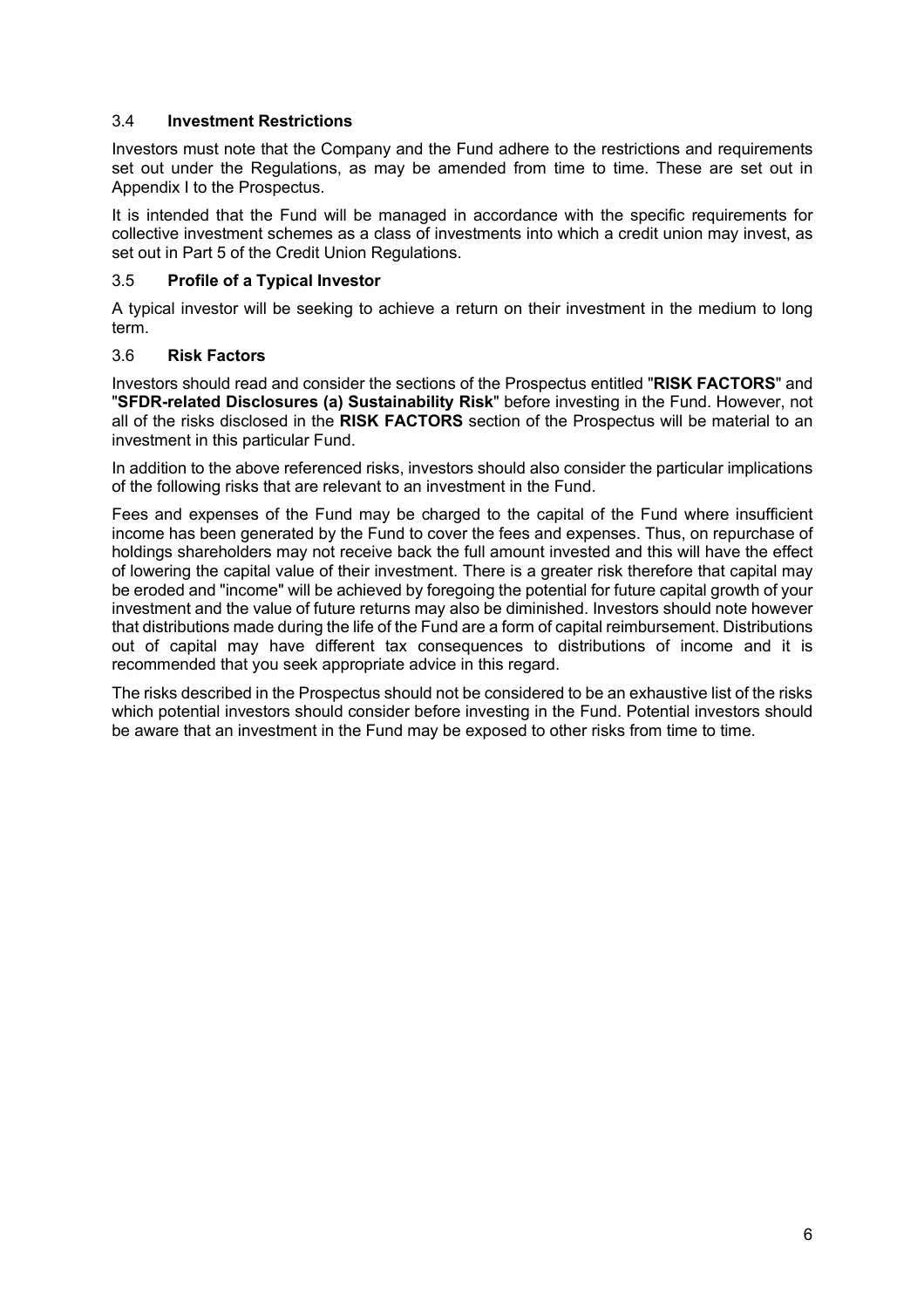## 3.7 **Key Information for Buying and Selling Shares**

| Details of all share classes are set out in the table below. |  |  |
|--------------------------------------------------------------|--|--|
|                                                              |  |  |

| <b>Class</b>          | <b>Class</b><br><b>Currency</b> | Initial Offer<br>Period/Offer<br>Period*                                                             | Initial<br>Issue<br><b>Price</b> | <b>Minimum</b><br>Shareholding** | <b>Minimum</b><br><b>Initial</b><br>Investment<br>Amount** | <b>Minimum</b><br><b>Additional</b><br><b>Investment</b><br>Amount** |
|-----------------------|---------------------------------|------------------------------------------------------------------------------------------------------|----------------------------------|----------------------------------|------------------------------------------------------------|----------------------------------------------------------------------|
| A Accumulating        | Euro                            | 9.00am (Irish<br>time) on 20<br>December<br>2021<br>to<br>5.00pm (Irish<br>time) on 20<br>June 2022* | €1.00                            | €100.00                          | €100.00                                                    | €100.00                                                              |
| A Distributing        | Euro                            | 9.00am (Irish<br>time) on 20<br>December<br>2021<br>to<br>5.00pm (Irish<br>time) on 20<br>June 2022* | €1.00                            | €100.00                          | €100.00                                                    | €100.00                                                              |
| <b>B</b> Accumulating | Euro                            | 9.00am (Irish<br>time) on 20<br>December<br>2021<br>to<br>5.00pm (Irish<br>time) on 20<br>June 2022* | €1.00                            | €100.00                          | €100.00                                                    | €100.00                                                              |
| <b>B</b> Distributing | Euro                            | 9.00am (Irish<br>time) on 20<br>December<br>2021<br>to<br>5.00pm (Irish<br>time) on 20<br>June 2022* | €1.00                            | €100.00                          | €100.00                                                    | €100.00                                                              |
| C Accumulating        | Euro                            | 9.00am (Irish<br>time) on 20<br>December<br>2021<br>to<br>5.00pm (Irish<br>time) on 20<br>June 2022* | €1.00                            | €100.00                          | €100.00                                                    | €100.00                                                              |
| C Distributing        | Euro                            | 9.00am (Irish<br>time) on 20<br>December<br>2021<br>to<br>5.00pm (Irish<br>time) on 20<br>June 2022* | €1.00                            | €100.00                          | €100.00                                                    | €100.00                                                              |

\*The Initial Offer Period may be shortened or extended by the Directors. The Central Bank will be notified in advance of any such shortening or extension if subscriptions for Shares have been received and otherwise shall be notified subsequently, on an annual basis.

\*\*Subject to the discretion of the Directors (or their delegate) in each case to allow lesser amounts.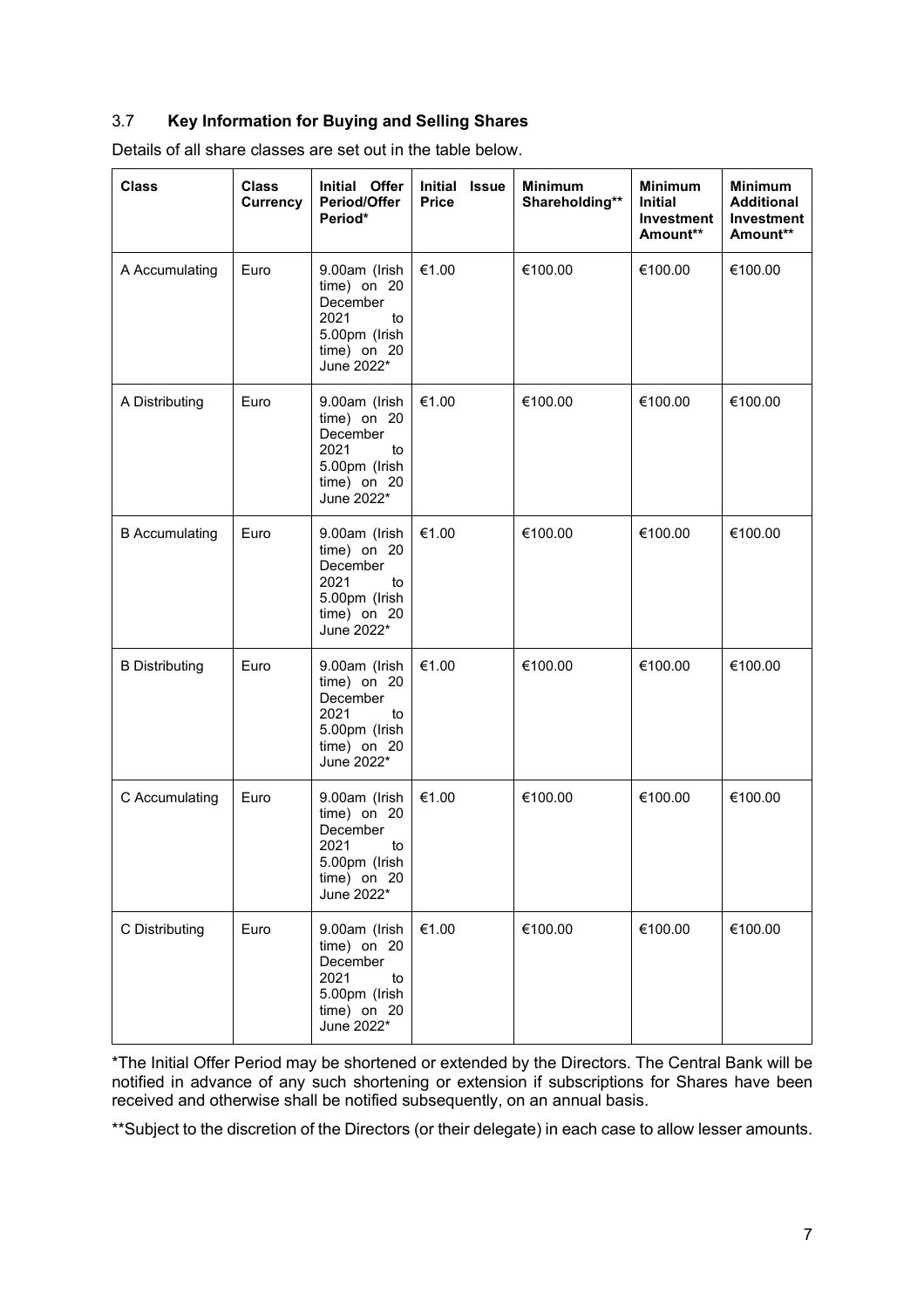Applications for Shares and applications for the repurchase of Shares along with all required antimoney laundering documentation must be received by the Dealing Deadline. Applications for Shares will only be accepted on a cleared funds basis in the Base Currency.

Applications received after the Dealing Deadline for the relevant Dealing Day shall be deemed to have been received by the next Dealing Deadline, save in exceptional circumstances where the Directors may in their absolute discretion (reasons to be documented) determine and provided the Applications are received before the Valuation Point for the relevant Dealing Day. Repurchase requests received after the Dealing Deadline shall be treated as having been received by the following Dealing Deadline, save in exceptional circumstances where the Directors may in their absolute discretion (reasons to be documented) determine and provided they are received before the Valuation Point for the relevant Dealing Day.

Subscription Settlement Date: Subscription monies should be paid to the account specified in the Application Form (or such other account specified by the Administrator) so as to be received by no later than three Business Days after the relevant Dealing Day. If payment in full and/or a properly completed Application Form along with all required anti-money laundering documentation have not been received by the relevant times stipulated above, the application may be refused.

Repurchase Settlement Date: Payment of Repurchase Proceeds will be made by electronic transfer to the account of the redeeming Shareholder at the risk and expense of the Shareholder normally within three Business Days of the relevant Dealing Day and, in all cases, will be paid within ten Business Days of the Dealing Deadline for the relevant Dealing Day, provided that all the required documentation has been furnished to and received by the Administrator.

Repurchase proceeds may at the discretion of the Directors be paid in specie where the repurchasing Shareholder requests the repurchase of a number of Shares that represents 5% or more of the Net Asset Value of the Fund. Repurchase requests, which represent less than 5% of the Net Asset Value of the Fund may be satisfied by way of in specie transfer where the Depositary has approved the transfer and the repurchasing Shareholder has consented to same.

Shares may also be subscribed in specie at the discretion of the Directors.

Please also refer to the section of the Prospectus entitled "**In specie Repurchases**" and "**In Specie Subscriptions**"

### 3.8 **Dividend Policy**

For the Class A Accumulating Shares, the Class B Accumulating Shares and the Class C Accumulating Shares, (the "**Accumulating Share Classes**") (and indicated as such in the table in the section above titled "**Key Information for Buying and Selling Shares**"), it is the present intention of the Directors not to declare or pay dividends, and any income or gains earned by the Fund and these Share Classes, will be reinvested and reflected in the value of the Shares.

For the Class A Distributing Shares, the Class B Distributing Shares and the Class C Distributing Shares (the "**Distributing Share Classes**") (and indicated as such in the table in the section above entitled "**Key Information for Buying and Selling Shares**"), subject to net income being available for distribution, the Directors intend to declare dividends on the Distribution Date and such dividends will be paid on or before the  $14<sup>th</sup>$  Business Day following the Distribution Date to all Shareholders entered on the register of Shareholders at the close of business on the Business Day immediately preceding the Distribution Date and therefore applicants for Shares to be dealt on or after the Distribution Date will not be entitled to the distribution paid in respect of such Distribution Date but Shareholders seeking to repurchase their Shares on or after the Distribution Date will receive the distribution paid in respect of such Distribution Date.

The Directors reserve the right to increase or decrease the frequency of dividend payments, if any, at their discretion for the Distributing Share Classes. In the event of a change of policy full details will be disclosed in an updated Supplement and Shareholders will be notified in advance. Under the Constitution, dividends may be paid out of the profits, being (i) the accumulated revenue (consisting of all revenue accrued including interest and dividends) less expenses and/or (ii) realised and unrealised capital gains on the disposal/valuation of investments and other funds less realised and unrealised accumulated capital losses of the Fund, or (iii) out of capital.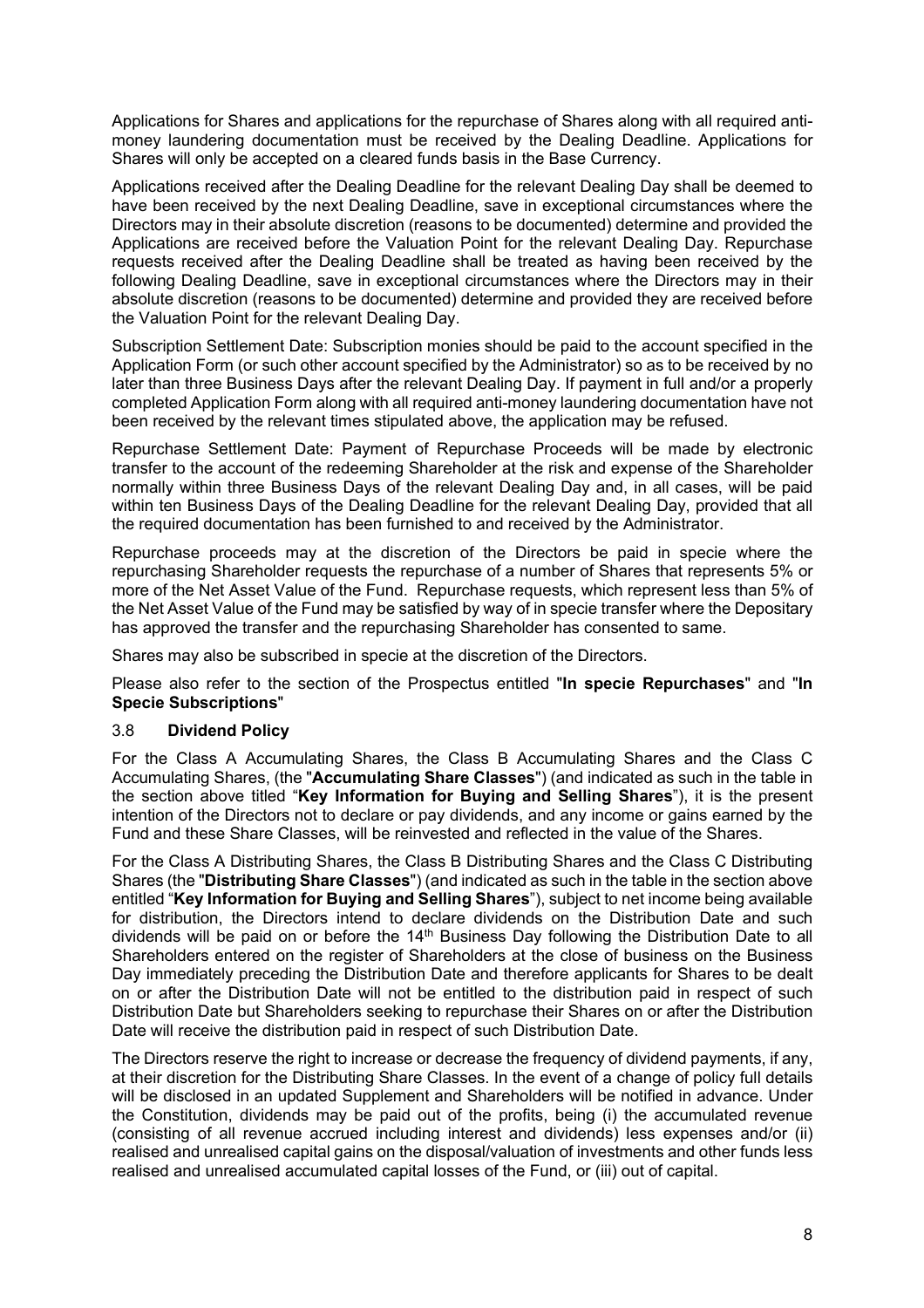Dividends are paid out of capital to allow the provision of income to shareholders of the Distributing Share Classes, in the event of insufficient income being in the Fund for a particular period.

Dividends will be paid to Shareholders by electronic transfer to the relevant Shareholder's bank account of record on the initial Application Form in the currency of denomination of the relevant Distributing Share Class at the expense of the payee and within the timeframe outlined above. The net income available for distribution in respect of the relevant Distributing Share Class will be determined in accordance with the relevant law and generally accepted accounting principles consistently applied.

Please also refer to the section in the Prospectus entitled "**Dividend Policy**".

### 3.9 **Exchange of Shares**

Shareholders may exchange between similar Classes of Shares in accordance with the provisions set out under the heading "**Exchange of Shares**" in the Prospectus. The Directors can refuse an application to exchange between Classes of Shares in accordance with the provisions set out under the heading "**Exchange of Shares**".

### 3.10 **Fees and Expenses**

The following fees and expenses will be incurred by the Company on behalf of the Fund and will affect the Net Asset Value of the relevant Share Class of the Fund.

| <b>Class</b>                    | A<br><b>Accumulating</b>                          | A<br><b>Distributing</b>                          | B<br><b>Accumulating</b>                          | в<br><b>Distributing</b>                          | C<br><b>Accumulating</b>                          | C<br><b>Distributing</b>                             |
|---------------------------------|---------------------------------------------------|---------------------------------------------------|---------------------------------------------------|---------------------------------------------------|---------------------------------------------------|------------------------------------------------------|
| Investment<br>Management<br>Fee | 0.2%                                              | 0.2%                                              | 0.3%                                              | 0.3%                                              | 0.40%                                             | 0.40%                                                |
| <b>Distributor</b><br>Fee       | $0\%$                                             | $0\%$                                             | $0\%$                                             | $0\%$                                             | $0\%$                                             | $0\%$                                                |
| Administrator<br>Fee            | 0.055%<br>Per annum of<br>the NAV of the<br>Fund  | 0.055%<br>Per annum of<br>the NAV of<br>the Fund  | 0.055%<br>Per annum of<br>the NAV of the<br>Fund  | 0.055%<br>Per annum of<br>the NAV of<br>the Fund  | 0.055%<br>Per annum of<br>the NAV of the<br>Fund  | 0.055%<br>Per annum of<br>the NAV<br>of<br>the Fund  |
| Depositary<br>Fee               | 0.0175%<br>Per annum of<br>the NAV of the<br>Fund | 0.0175%<br>Per annum of<br>the NAV of<br>the Fund | 0.0175%<br>Per annum of<br>the NAV of the<br>Fund | 0.0175%<br>Per annum of<br>the NAV of<br>the Fund | 0.0175%<br>Per annum of<br>the NAV of the<br>Fund | 0.0175%<br>Per annum of<br>the NAV<br>of<br>the Fund |
| Performance<br>Fee              | $0\%$                                             | $0\%$                                             | $0\%$                                             | $0\%$                                             | 0%                                                | 0%                                                   |

### **Investment Management Fee & Expenses**

The Investment Manager shall be entitled to the maximum annual Investment Management Fee equal to a percentage of the Net Asset Value of the relevant Class detailed in the above table.

Such fee shall be calculated and accrued at each Valuation Point and payable monthly in arrears.

The Investment Manager is also entitled to its reasonable out-of-pocket expenses out of the assets of the Fund.

### **Distributor Fee & Expenses**

The Distributor shall be entitled to the maximum annual Distributor Fee equal to a percentage of the Net Asset Value of the relevant Class detailed in the above table.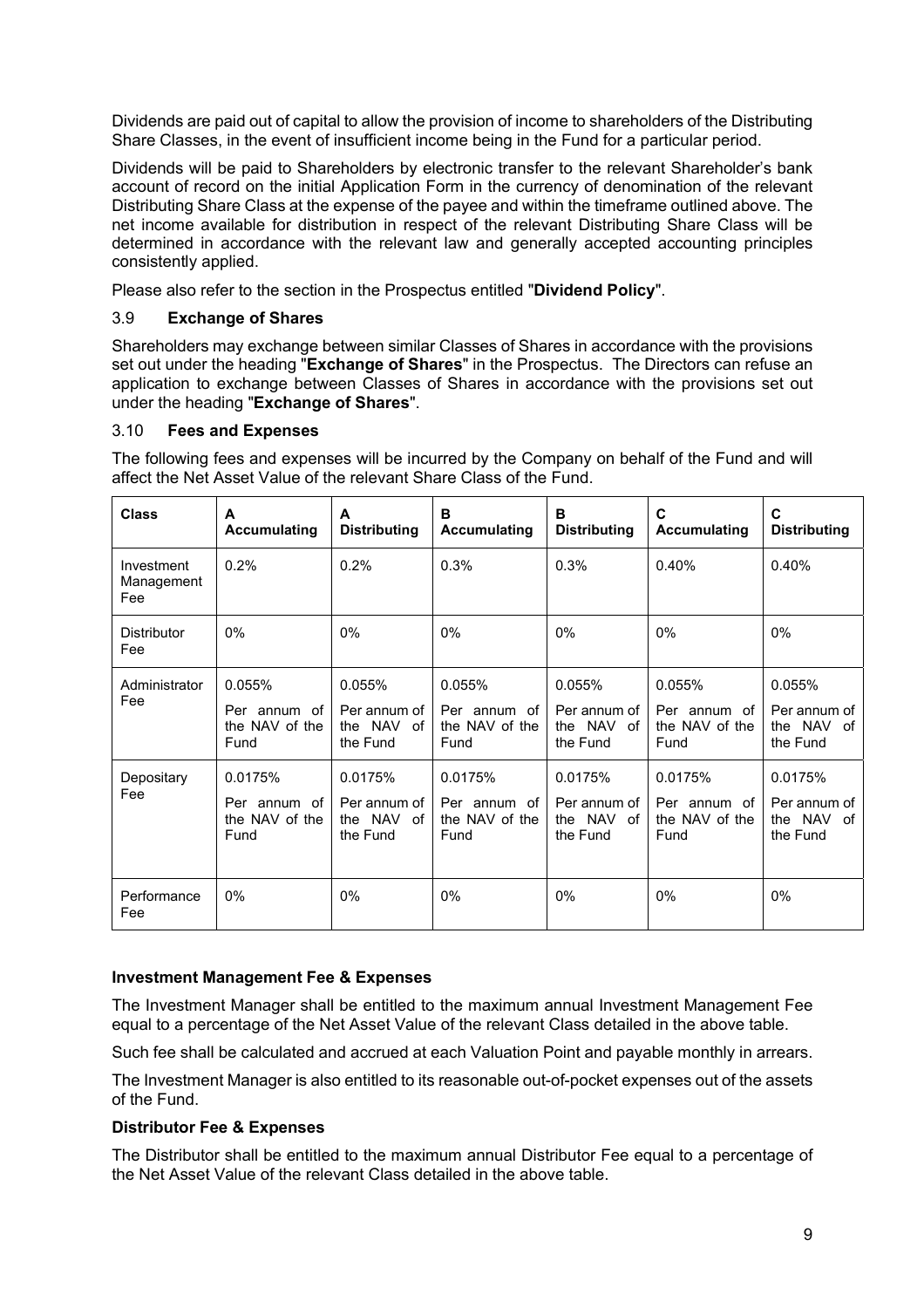Such fee shall be calculated and accrued at each Valuation Point and payable monthly in arrears.

The Distributor is also entitled to its reasonable out-of-pocket expenses out of the assets of the Fund.

### **Depositary Fee & Expenses**

The Depositary shall be entitled to an annual Depositary Fee equal to a percentage of the Net Asset Value of the relevant Class, detailed in the above table, subject to a minimum monthly fee of €600 together with reasonable costs and expenses incurred by the Depositary in the performance of its duties as Depositary of the Fund. These fees shall accrue and be calculated on each Dealing Day and shall be payable monthly in arrears.

The Depositary shall also be entitled to be reimbursed out of the assets of the Fund all agreed subcustodian fees, expenses and transaction charges (which will be charged at normal commercial rates) as agreed with the Directors.

### **Administrator Fee & Expenses**

The Administrator shall be entitled to the maximum annual Administrator Fee equal to a percentage of the Net Asset Value of the relevant Class detailed in the above table. Such fee shall be calculated and accrued at each Valuation Point and payable monthly in arrears. The Administrator shall be also be entitled to a minimum annual fee of €30,000 per year.

The Administrator is also entitled to its reasonable out-of-pocket expenses out of the assets of the Fund.

### **Management Fee**

Investors are referred to the Prospectus for details of the Manager's fee.

### 3.11 **Other Fees and Expenses**

This section should be read in conjunction with the section entitled "**Fees and Expenses**" in the Prospectus.

### (a) **Anti-Dilution Levy**

The Directors reserve the right to impose an Anti-Dilution Levy in the case of net subscriptions and/or net repurchases on a transaction basis as a percentage adjustment (to be communicated to the Administrator) on the value of the relevant subscription/repurchase calculated for the purposes of determining a subscription price or repurchase price to reflect the impact of other dealing costs relating to the acquisition or disposal of assets and to preserve value of the underlying assets of the Fund where they consider such a provision to be in the best interests of a Fund. Such amount will be added to the price at which Shares will be issued in the case of net subscription requests and deducted from the price at which Shares will be repurchased in the case of net repurchase requests. Any such sum will be paid into the account of the Fund.

### (b) **Establishment Expenses**

The fees and expenses incurred in connection with the establishment of the Fund will not exceed €16,000. These fees and expenses will be paid out assets of the Fund and will be amortised over the first five years.

This section should be read in conjunction with the section entitled "**Fees and Expenses**" in the Prospectus.

### 3.12 **Miscellaneous**

Additional Funds of the Company may be added in the future with the prior approval of the Central Bank. The names of the other Funds are disclosed in the Prospectus.